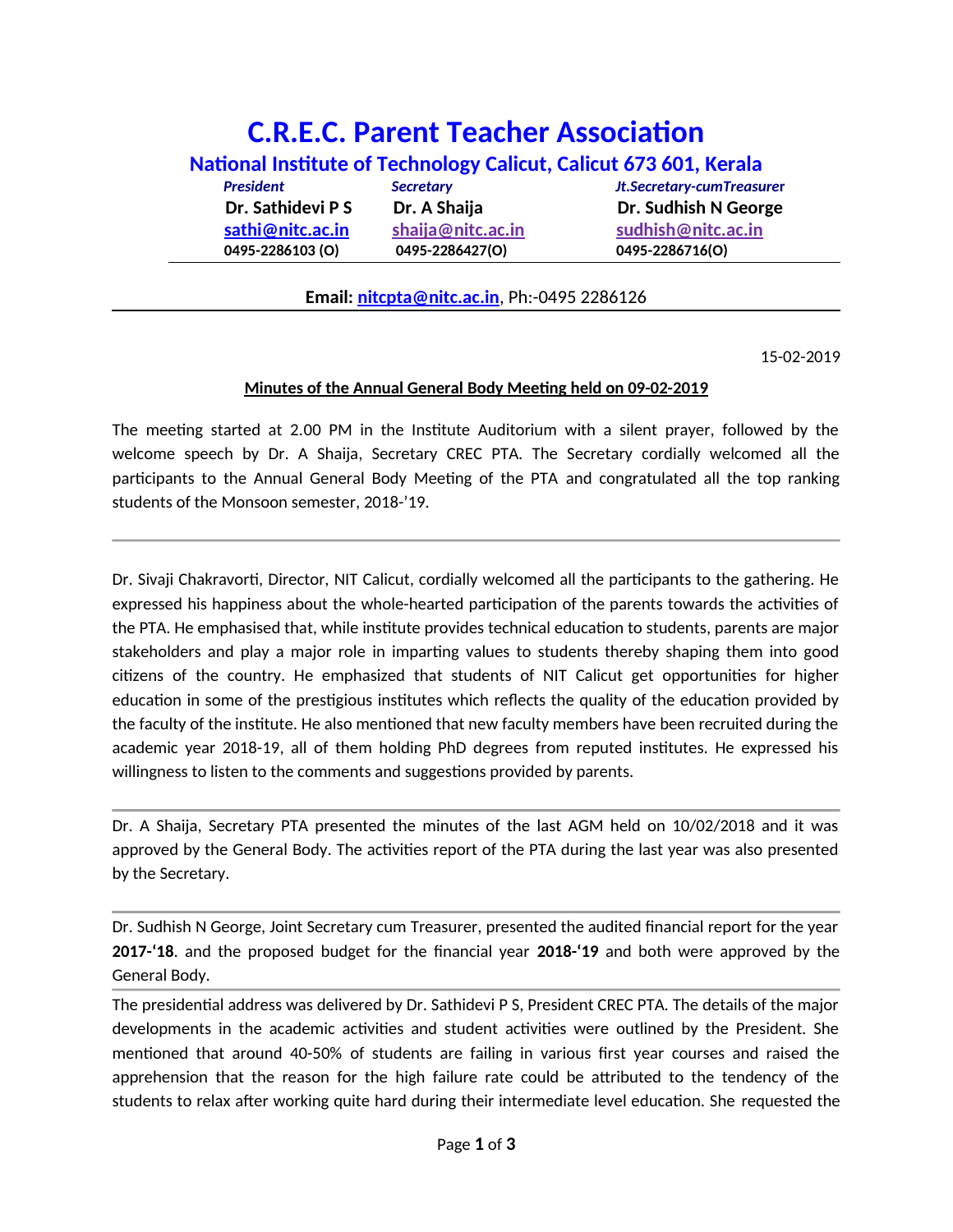parents to attend the department level meetings every year. She insisted the parents to instruct their wards to have at least 6 hours of sleep every day and also to be regular in classes. She outlined the role of parents to generate young professionals. She also raised the issues of mobile phone usage by first year students during classroom sessions.

After the presidential address, Dr. Sudhish requested the Director to distribute award certificates to top ranking students of various academic programmes of the Institute during Monsoon semester 2018- 2019. He expressed his appreciation about the PTA for taking the initiative to recognise the top performing students, which is being done for the first time.

This was followed by Director felicitating Mr. Praveen Kumar, outgoing executive member of PTA for his services to the PTA meetings. Mr. Praveen Kumar, in his felicitation speech mentioned about NITC's good reputation in Kerala for its quality education and praised the Director for his contribution in this regard. He complimented the Director on his initiative to better the alumni interaction.

Dr. Shaija announced the election of new executive members for PTA. Mr. Saifudheen E. M. (F/O of 1st year CSE student Mr. Haneem E. M.) and Mr. Sahajan K. P. (F/O of 1st year ME student Arjun K. P.) volunteered to be the new executive members of CRECPTA.

The Dean (Students Welfare), Dr. S D Madhukumar in his speech, emphasized that the co-operation is needed from everyone to impart discipline in students. He pointed out that the movies of this generation have a major impact on younger generation minds.

The Chief-Warden, Dr. A. Santhiagu described the hostel life of students in NITC. He mentioned that helping students and considering their requests is the motto of the NITC hostel staff. He agreed that only nominal facilities are being provided to students and emphasized that the staff are very strict in maintaining the discipline. He expressed his apprehension that only 20% students are generally found to be well-disciplined in hostels. He requested the parents to extend their co-operation to the hostel staff by paying special attention towards their wards' daily activities.

In the open interaction, student representatives from the Ladies Hostel requested for the revision of entry timings for girl students. They requested for maintaining the gender equality to give permission for girl students, to work on technical and cultural activities after 9 PM or till at least 11 PM without any permission. They also requested for a new path to be laid from Ladies Hostel to the campus and the path to be provided with enough security. Both parents and faculty members expressed their views on the request by the LH student representatives and the following points are some of its highlights:

- Few of the parents have supported the students' proposal, while majority of the parents observed that safety aspects should be given top priority.
- There was a suggestion to impose restriction on timings in the boys hostel also to 9PM.
- Apprehensions were raised on the utility of the extra two hours extra time for the girl students.
- There was a suggestion to restrict the WiFi facility from 11PM to 4AM.
- Prof. Jose Mathew, Professor, MED mentioned that the practice of allowing girl students (after taking permission) for usage of CAD/CAM software in laboratory is prevalent since many years.